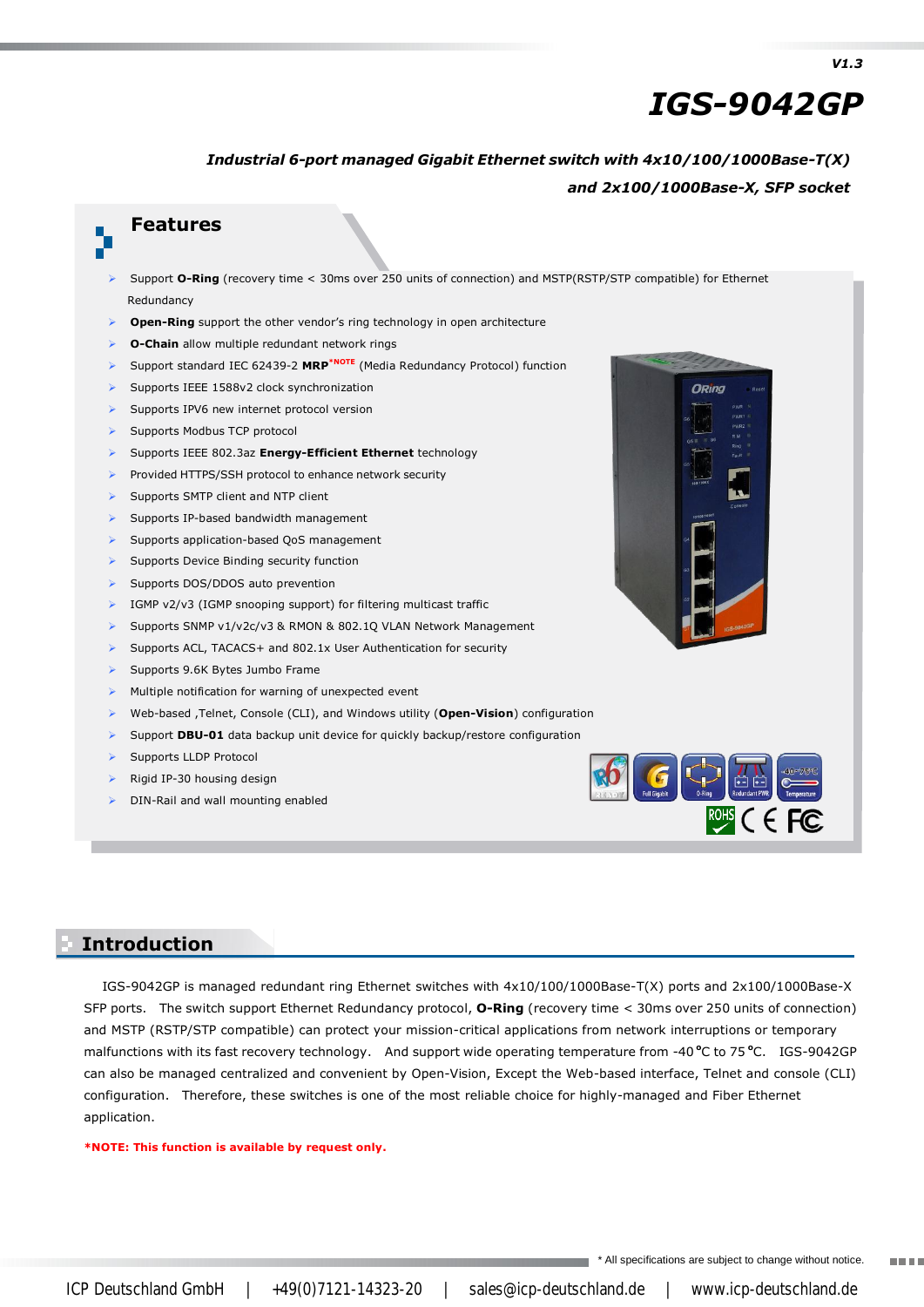- **O-Ring :** O-Ring is ORing's proprietary redundant ring technology, with recovery time of less 30 milliseconds and up to 250 nodes. The O-Ring redundant ring technology can protect mission-critical application from network interruptions or temporary malfunction with its fast recover technology.
- **Open-Ring :** Open-Ring is an enhanced redundant technology that makes ORing's switches compatible with other vendor's proprietary redundant ring technologies. It enables ORing's switches to form a single ring with other vendor's switch. In cases where the ring is setup using proprietary technology, ORing offers a compatibility service where ORing can make its switches compatible with your particular network requirements.
- **O-Chain :** O-Chain is the revolutionary network redundancy technology that provides the add-on network redundancy topology for any backbone network, O-Chain allows multiple redundant network rings of different redundancy protocols to join and function together as a larger and more robust compound network topology. O-Chain providing ease-of-use while maximizing fault-recovery swiftness, flexibility, compatibility, and cost-effectiveness in one set of network redundancy topology.
- **MRP\*NOTE : Media Redundancy Protocol** (**MRP**) is a data network protocol standardized by the IEC 62439-2. It allows rings of Ethernet switches to overcome any single failure with recovery time much faster than achievable with Spanning Tree Protocol.
- **IP-based Bandwidth Management :** The switch provide advanced IP-based bandwidth management which can limit the maximum bandwidth for each IP device. User can configure IP camera and NVR with more bandwidth and limit other device bandwidth.
- **Application-Based QoS :** The switch also support application-based QoS. Application-based QoS can set highest priority for data stream according to TCP/UDP port number.
- **Device Binding Function :** ORing special Device Binding function can only permit allowed IP address with MAC address to access the network. Hacker cannot access the IP surveillance network without permission. It can avoid hacker from stealing video privacy data and attacking IP camera, NVR and controllers.
- **Advanced DOS/DDOS Auto Prevention :** The switch also provided advanced DOS/DDOS auto prevention. If there is any IP flow become big in short time, the switch will lock the source IP address for certain time to prevent the attack. It's hardware based prevention so it can prevent DOS/DDOS attack immediately and completely.
- **IEEE 1588v2 Technology :** The IEEE 1588v2 technology can fulfill precision time synchronization requirements for protection and control applications.
- **Modbus TCP :** This is a Modbus variant used for communications over TCP/IP networks.
- **IEEE 802.3az Energy-Efficient Ethernet :** This is a set of enhancements to the twisted-pair and backplane Ethernet family of networking standards that will allow for less power consumption during periods of low data activity. The intention was to reduce power consumption by 50% or more.

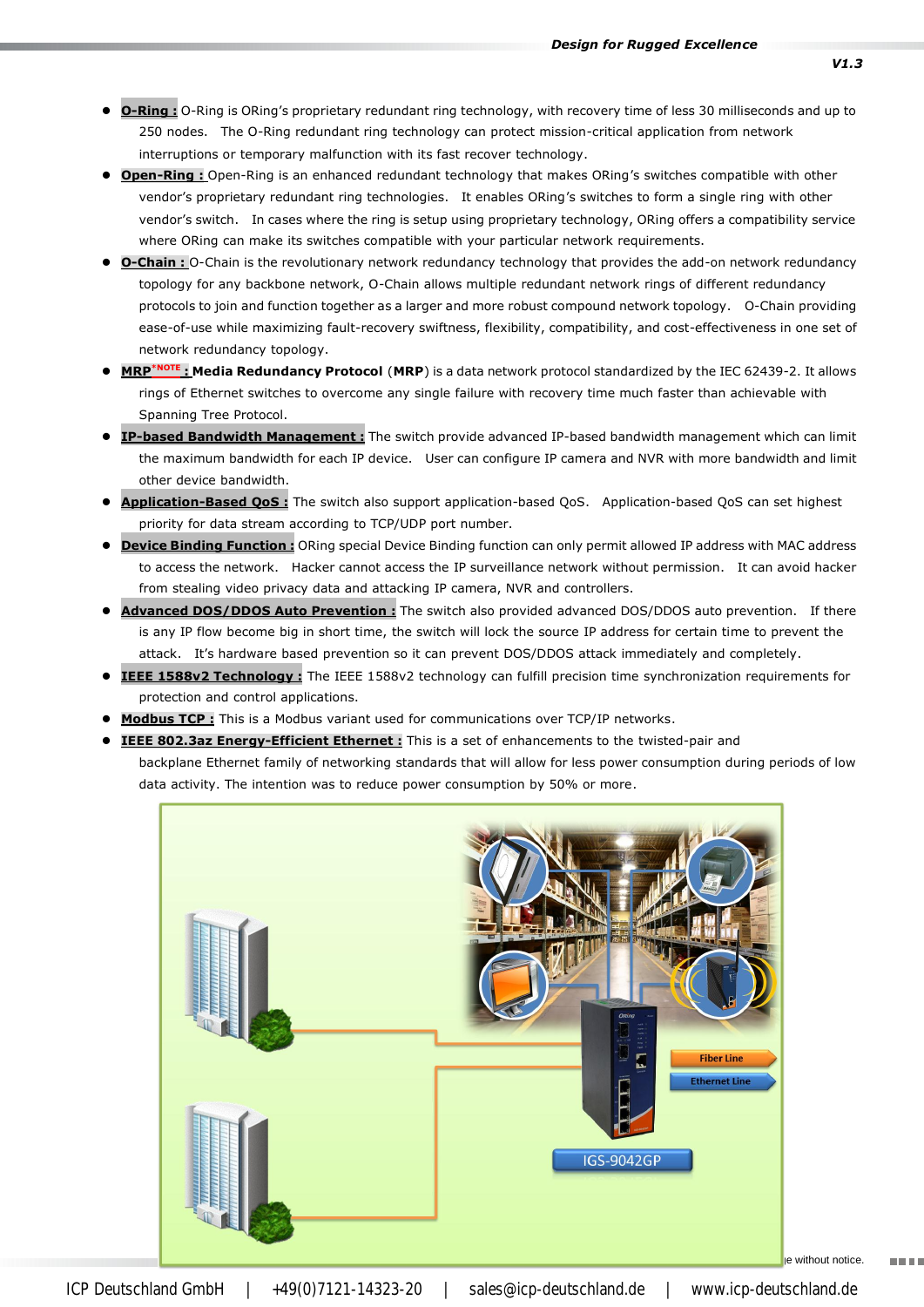#### **Open-Vision**

ORing's switches are intelligent switches. Different from other traditional redundant switches, ORing provides a set of **Specifications** Windows utility (Open-Vision) for user to manage and monitor all of industrial Ethernet switches on the industrial network.



*Commander*

*Host Monitor*



*Topology View*



\* All specifications are subject to change without notice.

man ma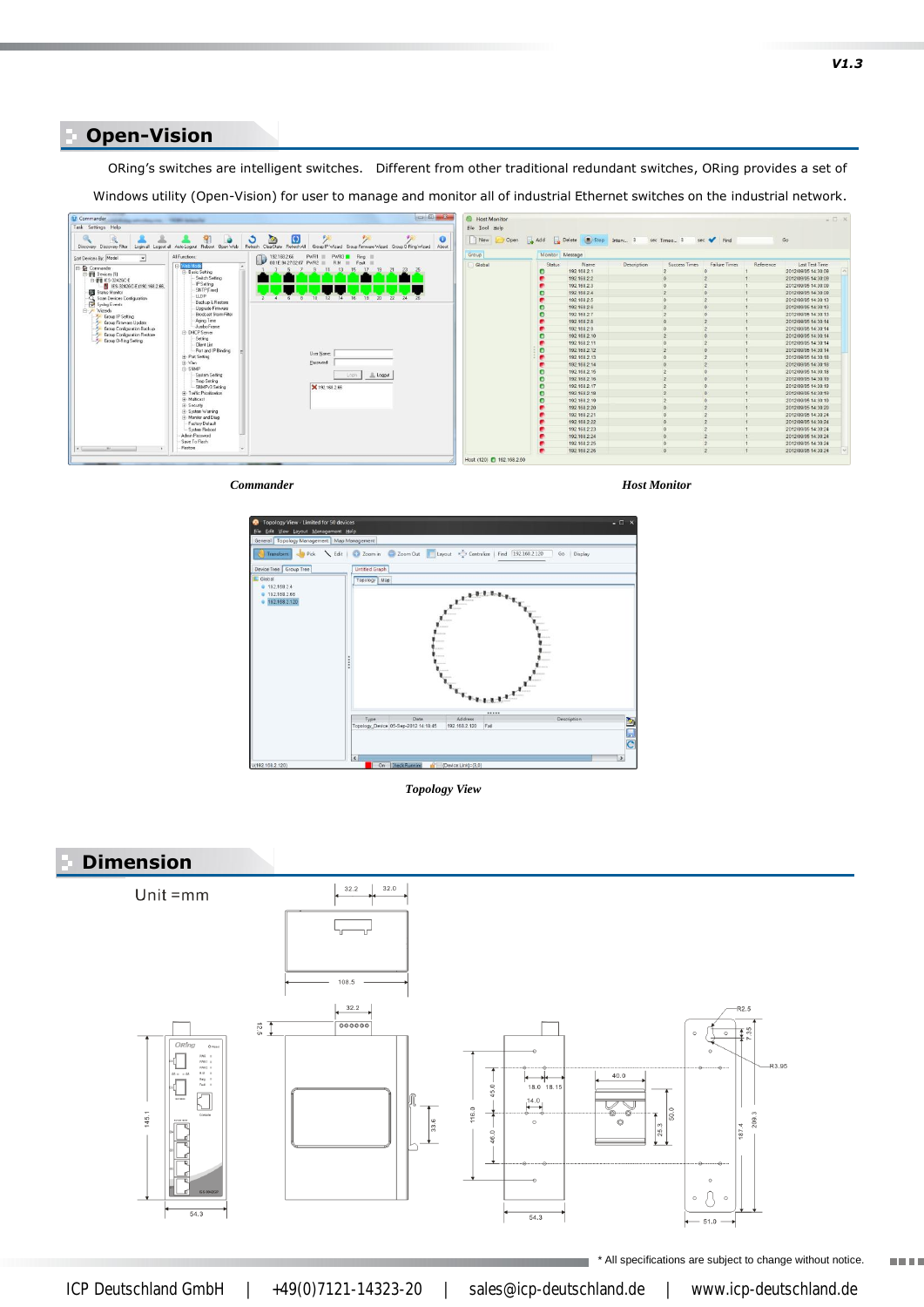## **Specifications**

| <b>ORing Switch Model</b>          | <b>IGS-9042GP</b>                                                                                               |
|------------------------------------|-----------------------------------------------------------------------------------------------------------------|
| <b>Physical Ports</b>              |                                                                                                                 |
| 10/100/1000Base-T(X) Ports in RJ45 |                                                                                                                 |
| Auto MDI/MDIX                      | 4                                                                                                               |
| 100/1000Base-X with SFP port       | $\mathbf{z}$                                                                                                    |
| <b>Technology</b>                  |                                                                                                                 |
| <b>Ethernet Standards</b>          | IEEE 802.3 for 10Base-T                                                                                         |
|                                    | IEEE 802.3u for 100Base-TX and 100Base-FX                                                                       |
|                                    | IEEE 802.3ab for 1000Base-T                                                                                     |
|                                    | IEEE 802.3z for 1000Base-X<br>IEEE 802.3x for Flow control                                                      |
|                                    | IEEE 802.3ad for LACP (Link Aggregation Control Protocol)                                                       |
|                                    | IEEE 802.1p for COS (Class of Service)                                                                          |
|                                    | IEEE 802.1Q for VLAN Tagging                                                                                    |
|                                    | IEEE 802.1w for RSTP (Rapid Spanning Tree Protocol)                                                             |
|                                    | IEEE 802.1s for MSTP (Multiple Spanning Tree Protocol)                                                          |
|                                    | IEEE 802.1x for Authentication                                                                                  |
|                                    | IEEE 802.1AB for LLDP (Link Layer Discovery Protocol)                                                           |
| <b>MAC Table</b>                   | 8k                                                                                                              |
| Priority Queues                    | 8                                                                                                               |
| Processing                         | Store-and-Forward                                                                                               |
|                                    | Switching latency: 7 us                                                                                         |
| Switch Properties                  | Switching bandwidth: 12Gbps<br>Max. Number of Available VLANs: 4095                                             |
|                                    | VLAN ID Range : VID 1 to 4094                                                                                   |
|                                    | IGMP multicast groups: 128 for each VLAN                                                                        |
|                                    | Port rate limiting: User Define                                                                                 |
| Jumbo frame                        | Up to 9.6K Bytes                                                                                                |
| Security Features                  | Device Binding security feature                                                                                 |
|                                    | Enable/disable ports, MAC based port security                                                                   |
|                                    | Port based network access control (802.1x)                                                                      |
|                                    | VLAN (802.1Q) to segregate and secure network traffic                                                           |
|                                    | Radius centralized password management                                                                          |
|                                    | SNMPv3 encrypted authentication and access security<br>Https / SSH enhance network security                     |
|                                    | STP/RSTP/MSTP (IEEE 802.1D/w/s)                                                                                 |
|                                    | Redundant Ring (O-Ring) with recovery time less than 30ms over 250 units                                        |
| Software Features                  | TOS/Diffserv supported                                                                                          |
|                                    | Quality of Service (802.1p) for real-time traffic                                                               |
|                                    | VLAN (802.1Q) with VLAN tagging                                                                                 |
|                                    | <b>IGMP Snooping</b>                                                                                            |
|                                    | IP-based bandwidth management                                                                                   |
|                                    | Application-based QoS management                                                                                |
|                                    | DOS/DDOS auto prevention<br>Port configuration, status, statistics, monitoring, security                        |
|                                    | DHCP Server/Client/Relay                                                                                        |
|                                    | <b>SMTP Client</b>                                                                                              |
|                                    | Modbus TCP                                                                                                      |
|                                    | NTP client                                                                                                      |
| Network Redundancy                 | O-Ring                                                                                                          |
|                                    | Open-Ring                                                                                                       |
|                                    | O-Chain                                                                                                         |
|                                    | MRP*NOTE                                                                                                        |
|                                    | MSTP (RSTP/STP compatible)                                                                                      |
| RS-232 Serial Console Port         | RS-232 in RJ45 connector with console cable. 115200bps, 8, N, 1                                                 |
| <b>LED indicators</b>              |                                                                                                                 |
| Power Indicator (PWR)              | Green: Power LED x 3                                                                                            |
| Ring Master Indicator (R.M.)       | Green: Indicates that the system is operating in O-Ring Master mode                                             |
| O-Ring Indicator (Ring)            | Green: Indicates that the system operating in O-Ring mode<br>Green Blinking: Indicates that the Ring is broken. |

**\*NOTE: This function is available by request only.**

*V1.3*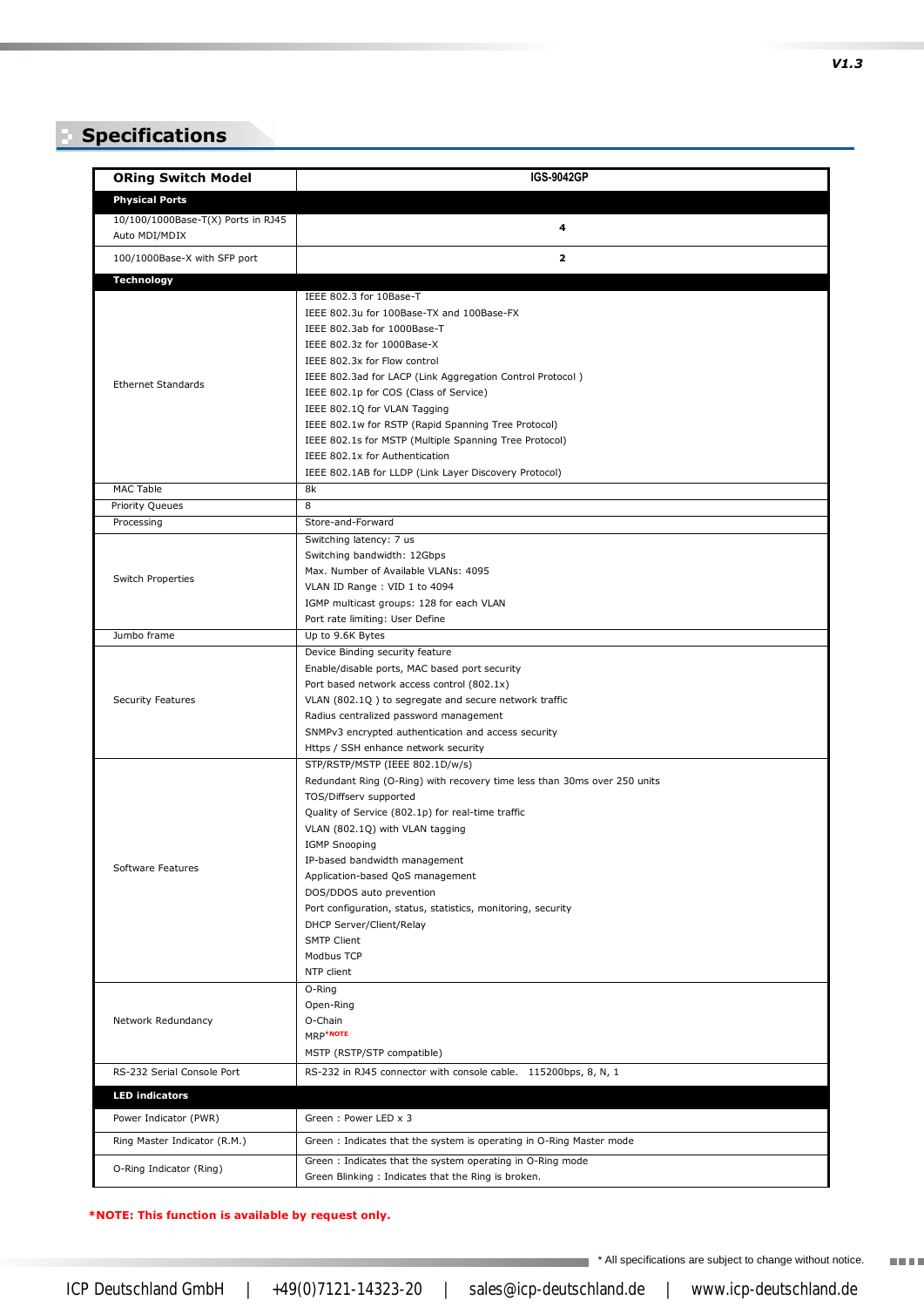| Fault Indicator (Fault)                     | Amber : Indicate unexpected event occurred                                                                                                |
|---------------------------------------------|-------------------------------------------------------------------------------------------------------------------------------------------|
| 10/100/1000Base-T(X) RJ45 Port<br>Indicator | Green for port Link/Act.<br>Dual color LED for speed indicator: Green for 1000Mbps / Amber for 100Mbps / Off-light for 10Mbps             |
| 100/1000Base-X SFP Port Indicator           | Green for port Link/Act.                                                                                                                  |
| <b>Fault contact</b>                        |                                                                                                                                           |
| Relay                                       | Relay output to carry capacity of 1A at 24VDC                                                                                             |
| Power                                       |                                                                                                                                           |
| Redundant Input power                       | Dual DC inputs. 12~48VDC on 6-pin terminal block                                                                                          |
| Power consumption (Typ.)                    | 8 Watts                                                                                                                                   |
| Overload current protection                 | Present                                                                                                                                   |
| Reverse Polarity Protection                 | Present                                                                                                                                   |
| <b>Physical Characteristic</b>              |                                                                                                                                           |
| Enclosure                                   | $IP-30$                                                                                                                                   |
| Dimension (W x D x H)                       | 54.3 (W) 108.5 (D) x 145.1 (H)mm                                                                                                          |
| Weight (g)                                  | 803 g                                                                                                                                     |
| Environmental                               |                                                                                                                                           |
| Storage Temperature                         | -40 to 85 $\degree$ C (-40 to 185 $\degree$ F)                                                                                            |
| Operating Temperature                       | -40 to 75°C (-40 to 167°F)                                                                                                                |
| <b>Operating Humidity</b>                   | 5% to 95% Non-condensing                                                                                                                  |
| <b>Regulatory approvals</b>                 |                                                                                                                                           |
| EMI                                         | FCC Part 15, CISPR (EN55022) class A                                                                                                      |
| <b>EMS</b>                                  | EN61000-4-2 (ESD)<br>EN61000-4-3 (RS),<br>EN61000-4-4 (EFT),<br>EN61000-4-5 (Surge),<br>EN61000-4-6 (CS),<br>EN61000-4-8,<br>EN61000-4-11 |
| Shock                                       | IEC60068-2-27                                                                                                                             |
| Free Fall                                   | IEC60068-2-32                                                                                                                             |
| Vibration                                   | IEC60068-2-6                                                                                                                              |
| Safety                                      | EN60950-1                                                                                                                                 |
| Warranty                                    | 5 years                                                                                                                                   |

Note : HW version 3.0

#### **Ordering Information**



\* All specifications are subject to change without notice.

**TELL**